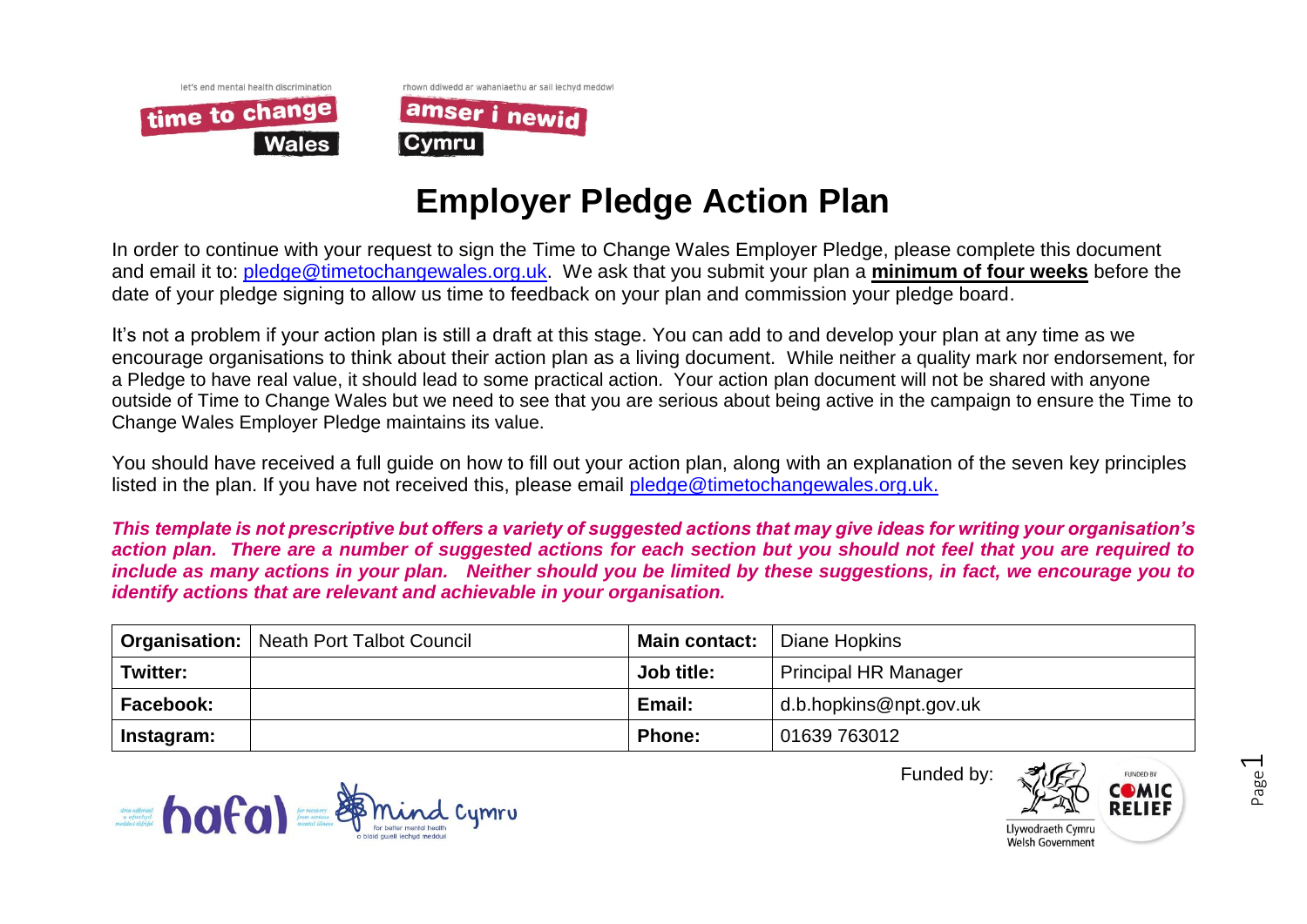let's end mental health discrimination time to change **Wales** 



## **Employer Pledge Action Plan Template**

| <b>Action plan</b><br>principle                                                                                                                          | <b>Activity description</b>                                                                                                                                                                                                                                                                                                                                                                                                                                                                                                                                                                                                                                                              | <b>Internal</b><br>lead(s)                         | <b>Timescales</b>                                                                                   | Performance<br>measure(s)                                                                                                              |
|----------------------------------------------------------------------------------------------------------------------------------------------------------|------------------------------------------------------------------------------------------------------------------------------------------------------------------------------------------------------------------------------------------------------------------------------------------------------------------------------------------------------------------------------------------------------------------------------------------------------------------------------------------------------------------------------------------------------------------------------------------------------------------------------------------------------------------------------------------|----------------------------------------------------|-----------------------------------------------------------------------------------------------------|----------------------------------------------------------------------------------------------------------------------------------------|
|                                                                                                                                                          | List at least two tangible activities your organisation has<br>planned to tackle mental health stigma and discrimination for<br>each action plan principle.                                                                                                                                                                                                                                                                                                                                                                                                                                                                                                                              | Outline who is<br>responsible for<br>each activity | Provide planned<br>timescales and<br>dates                                                          | Outline how you will<br>monitor impact and<br><b>SUCCESS</b>                                                                           |
| Demonstrate senior<br>level buy-in<br>How will you show that<br>your senior leaders are<br>committed to addressing<br>mental health in the<br>workplace? | Senior management will attend the TtCW pledge signing.<br>A senior member of staff to talk about the importance of tackling<br>mental health stigma (e.g. at pledge signing and via an article In<br>The Loop.<br>A senior member of staff will share their own lived experience of<br>mental ill-health.<br>Mental health and wellbeing will be a standing agenda item on<br>senior management team meeting agendas.<br>The mental health and wellbeing of staff will be reviewed and<br>discussed annually at Corporate Directors Group and<br><b>Personnel Committee</b><br>The TtCW pledge board will be displayed in a prominent place<br>that can be viewed by staff and visitors. | Sheenagh Rees<br>Diane Hopkins                     | Report to<br>Personnel<br>Committee in May<br>2019 - Completed                                      | Signing event<br>Articles from In The<br>Loop<br>Agendas and reports<br>in relation to mental<br>health<br>Pledge will be<br>displayed |
| <b>Demonstrate</b><br>accountability and<br>recruit Employee<br><b>Champions</b><br>How will you ensure that<br>this action plan is                      | A named member of staff will have responsibility and oversight<br>for implementing the TtCW Action Plan.<br>Progress on the TtCW Action Plan will be reviewed annually by<br>the HR Team and Corporate Directors Group and this will be<br>shared with trade unions at Staff Council.<br>A written progress review on the TtCW Action Plan will be<br>provided annually to elected Members at Personnel Committee                                                                                                                                                                                                                                                                        | Diane Hopkins<br>Diane Hopkins/<br>Sheenagh Rees   | Ongoing<br>6 months from<br>signing event and<br>then annually $-$<br>January 2020<br>December 2019 | Reports provided                                                                                                                       |



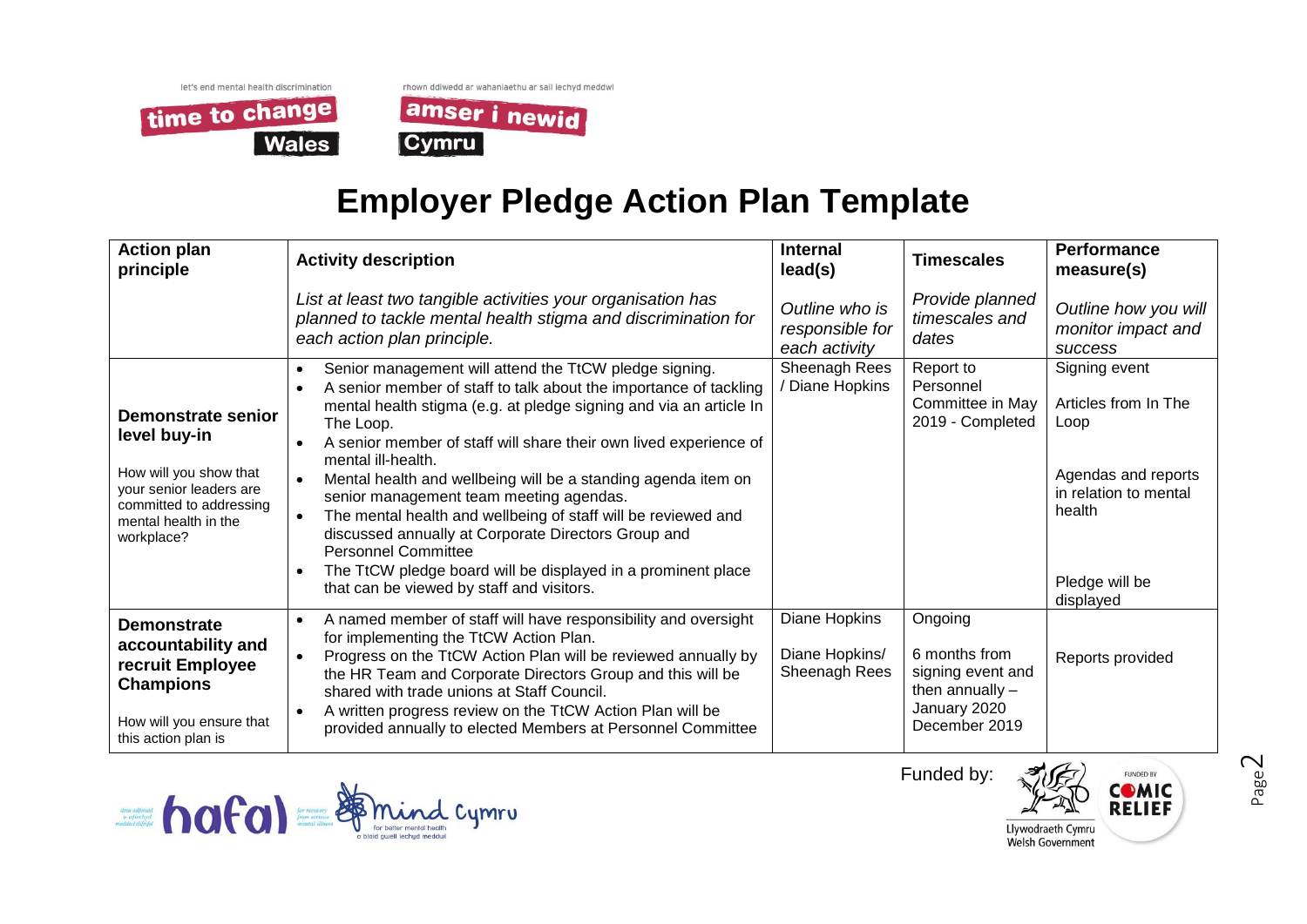time to change **Wales**  rhown ddiwedd ar wahaniaethu ar sail iechyd meddwl



| successfully<br>implemented?<br>How will you recruit<br><b>Employee Champions to</b><br>support your work?<br>More information on<br><b>Employee Champions</b><br>here. | celebrating successes and making recommendations for further<br>actions.<br>Our performance appraisal system will include a section on<br>$\bullet$<br>wellbeing.<br>Our Return to Work interview template will include a section on<br>wellbeing<br>We will publish a staff notice informing employees about TtCW<br>$\bullet$<br>and invite them to put themselves forward to become an<br>Employee Champion.                                                                                                                                                                                                                                                                                                                                                                                                                                                                                                                                                                                                                                                                                                                                           | <b>Cath Lewis</b><br>Tom Owen<br>Rachelle<br>McClaughlan                                                                               | Completed<br>Completed<br>Completed                                                                            |                                                                                                                                                                                                                                                                                                                                                                   |
|-------------------------------------------------------------------------------------------------------------------------------------------------------------------------|-----------------------------------------------------------------------------------------------------------------------------------------------------------------------------------------------------------------------------------------------------------------------------------------------------------------------------------------------------------------------------------------------------------------------------------------------------------------------------------------------------------------------------------------------------------------------------------------------------------------------------------------------------------------------------------------------------------------------------------------------------------------------------------------------------------------------------------------------------------------------------------------------------------------------------------------------------------------------------------------------------------------------------------------------------------------------------------------------------------------------------------------------------------|----------------------------------------------------------------------------------------------------------------------------------------|----------------------------------------------------------------------------------------------------------------|-------------------------------------------------------------------------------------------------------------------------------------------------------------------------------------------------------------------------------------------------------------------------------------------------------------------------------------------------------------------|
| Raise awareness<br>about mental health<br>How will you get your<br>employees talking about<br>mental health?                                                            | We will sign the TtCW pledge at an event attended by a large<br>group of staff.<br>We will encourage our Employee Champions to arrange<br>Activities to link with at least one annual mental health event -<br>for 2019 we will aim to promote World Mental Health Day on<br>Thursday 10 <sup>th</sup> October 2019 and will allocate them time to do<br>this.<br>We will display posters and other literature promoting mental<br>$\bullet$<br>health and wellbeing throughout the workplace.<br>We will have mental health as an ongoing agenda item at<br>$\bullet$<br>manager-level meetings and we will encourage School<br>Governing Bodies to consider doing the same<br>We will add the 'Time to Change Wales Pledged Employer'<br>$\bullet$<br>digital stamp to our website and email signature.<br>We will promote our pledge commitment to mental health and<br>$\bullet$<br>wellbeing through our social media channels.<br>We will encourage behaviours that positively benefit mental<br>$\bullet$<br>health<br>We will provide 1:1 wellbeing sessions for employees<br>$\circ$<br>We will provide a Men's mental health leaflet<br>$\circ$ | Diane Hopkins<br>Rachelle<br>McClaughlan<br>Rachelle<br>McClaughlan<br>Heads of<br>Service<br>Anita James<br>Anita James<br>OHU<br>OHU | Completed<br>Ongoing<br>Ongoing<br>Completed<br>December 2021<br>Ongoing<br>These initiatives<br>are currently | We will measure the<br>difference this makes<br>by comparing the<br>number of referrals in<br>relation to employees<br>mental health before<br>these changes were<br>made compared to<br>after the changes are<br>made. This will<br>provide an indicator<br>on whether<br>employees feel more<br>able to speak to their<br>manager about their<br>mental health. |



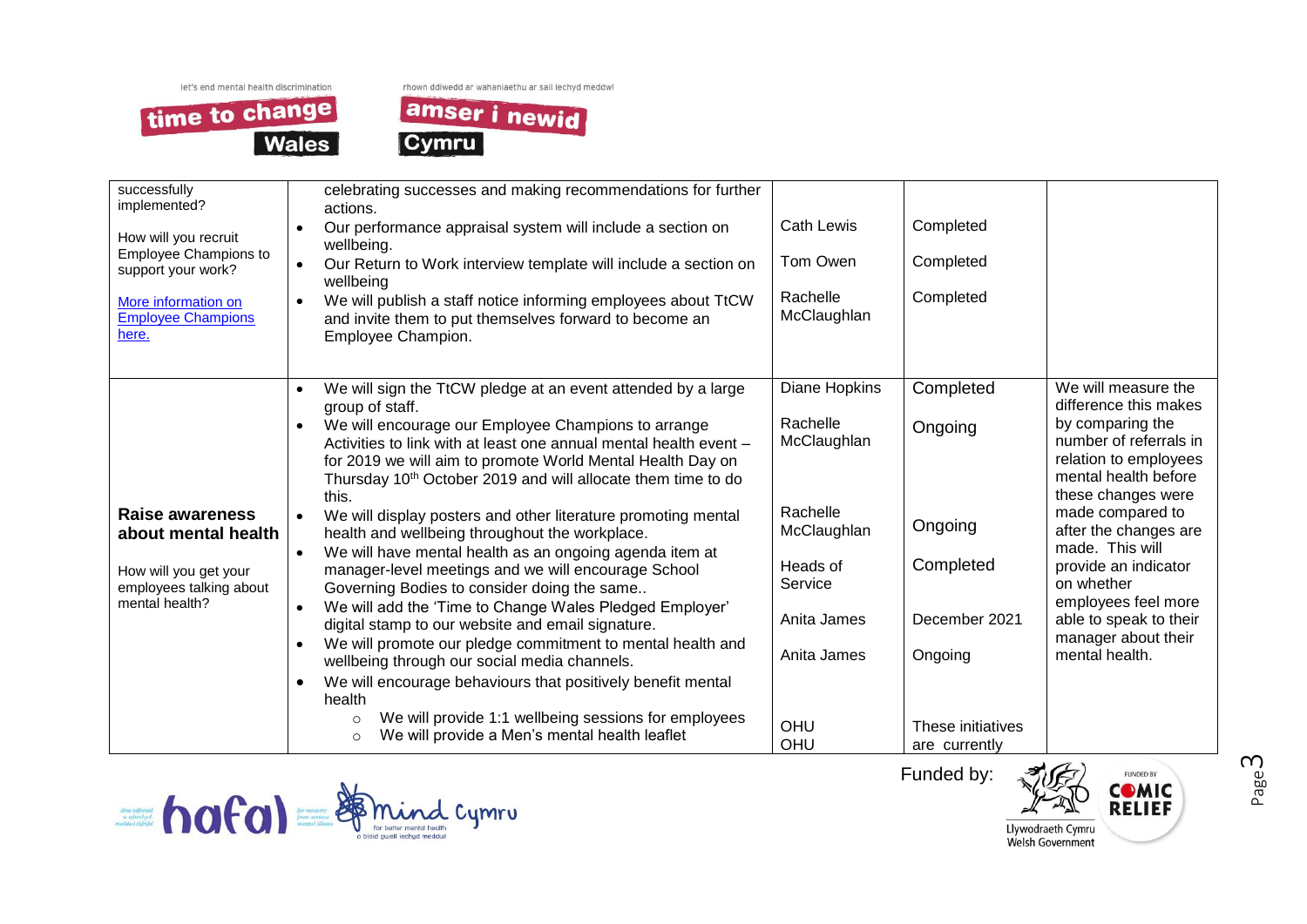rhown ddiwedd ar wahaniaethu ar sail iechyd meddwl





|                                                                                                                                                                                                                                                                            | We will provide bereavement counselling for employees<br>$\circ$<br>We will provide specialist baby loss counselling for<br>$\circ$<br>employees<br>We will run mindfulness sessions<br>$\Omega$<br>We will run health promotion sessions<br>$\circ$<br>Our Health and Safety training includes a session on<br>$\circ$<br>Mental Health in the Workplace<br>We will work in partnership with our trade union Union Learning<br>$\bullet$<br>Representatives network to run sessions and training courses<br>which will raise awareness, signpost employees and support<br>employees with mental health.<br>We will commission bespoke training on equalities for our<br>$\bullet$<br>Accountable Managers and Head teachers, which will include a<br>dedicated section on reasonable adjustments                                                       | OHU<br>OHU<br>OHU<br><b>Cath Roberts</b><br>OHU<br>UNISON/GMB                                                     | being run by OHU<br>and will continue<br>These initiatives<br>are currently<br>being run by OHU<br>and will continue<br>February 2022 |                                                                                                                                                          |
|----------------------------------------------------------------------------------------------------------------------------------------------------------------------------------------------------------------------------------------------------------------------------|---------------------------------------------------------------------------------------------------------------------------------------------------------------------------------------------------------------------------------------------------------------------------------------------------------------------------------------------------------------------------------------------------------------------------------------------------------------------------------------------------------------------------------------------------------------------------------------------------------------------------------------------------------------------------------------------------------------------------------------------------------------------------------------------------------------------------------------------------------|-------------------------------------------------------------------------------------------------------------------|---------------------------------------------------------------------------------------------------------------------------------------|----------------------------------------------------------------------------------------------------------------------------------------------------------|
| <b>Update and</b><br>implement policies<br>to address mental<br>health problems in<br>the workplace<br>How easy is it for an<br>employee struggling with<br>a mental health problem,<br>or their line manager, to<br>find out how your<br>organisation will treat<br>them? | We will review our policies to ensure that they support both<br>$\bullet$<br>physical and mental health related illness e.g. Maximising<br>Attendance at Work Policy<br>We will develop a Guidance Note on Reasonable Adjustments<br>$\bullet$<br>Our HR team will provide advice and training to ensure<br>$\bullet$<br>managers and Head teachers understand our policies relating<br>to mental health and stress risk assessments<br>We will amend our pre-placement medical questionnaire to<br>$\bullet$<br>include mental health<br>We will make mental health and wellbeing part of the induction<br>$\bullet$<br>programme for new employees to ensure they are able to look<br>after their mental wellbeing, and that of colleagues, and are<br>aware of where they can access advice and support if they<br>experience a mental health issue. | Diane<br>Hopkins/Katie<br>Stephens<br>Diane<br>Hopkins/Katie<br>Stephens<br>Katie Stephens<br><b>Cath Roberts</b> | Completed<br>Completed<br>Ongoing<br>Completed<br>Completed                                                                           | We will measure our<br>performance by<br>comparing our<br>sickness absence<br>data annually, using<br>the four quarters of<br>2018/19 as a<br>benchmark. |





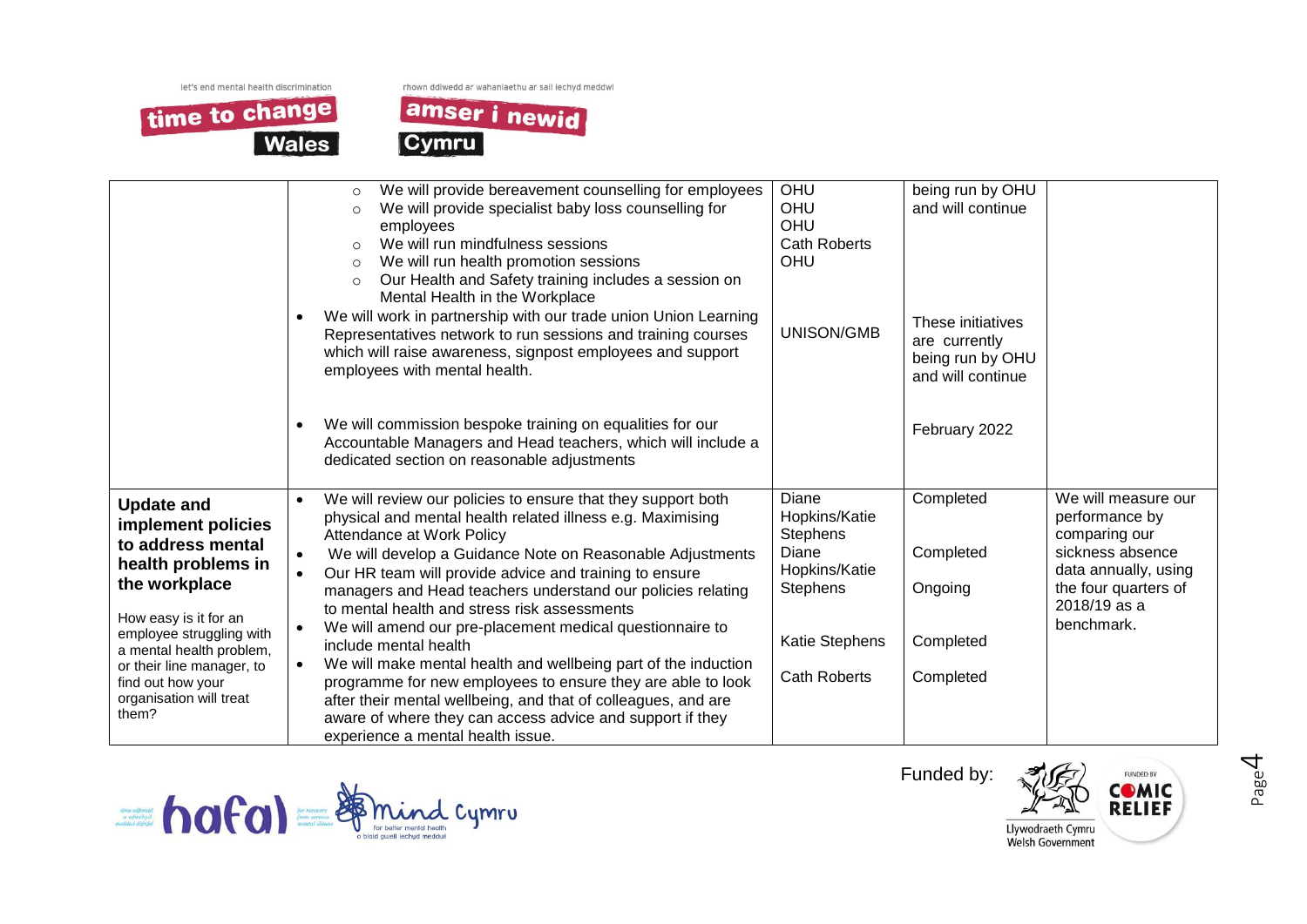

rhown ddiwedd ar wahaniaethu ar sail iechyd meddwl



| How can you change<br>your policies to<br>encourage those with<br>mental health problems to<br>come forward?                                                                                                                                                                       |                                                                                                                                                                                                                                                                                                                                                                                                                                                                                                                                                                                                                                                                                                                                              |                                                 |                                                                                       |                                                                                                                                                 |
|------------------------------------------------------------------------------------------------------------------------------------------------------------------------------------------------------------------------------------------------------------------------------------|----------------------------------------------------------------------------------------------------------------------------------------------------------------------------------------------------------------------------------------------------------------------------------------------------------------------------------------------------------------------------------------------------------------------------------------------------------------------------------------------------------------------------------------------------------------------------------------------------------------------------------------------------------------------------------------------------------------------------------------------|-------------------------------------------------|---------------------------------------------------------------------------------------|-------------------------------------------------------------------------------------------------------------------------------------------------|
| Ask your<br>employees to share<br>their personal<br>experiences of<br>mental health<br>problems<br>How will you get your<br>employees to share their<br>experience of mental<br>health problems at an<br>organisation-wide level?<br>e.g. through intranet<br>posts or newsletters | We will develop a corporate template for supervisions and 1:1s<br>to include mental wellbeing to ensure that discussions are<br>taking place on a regular basis between managers / Head<br>teachers and employees so that staff feel they can discuss this<br>privately.<br>We will invite TtCW to offer free Employee Champions training<br>for members of staff who feel confident enough to share their<br>own experiences with colleagues.<br>We will encourage staff to share through the staff<br>$\bullet$<br>newsletter/intranet examples of how they have been well<br>supported when struggling with their mental health to make<br>colleagues aware of the positive help available. This can be<br>done anonymously if necessary. | Heads of<br>Service<br>Diane Hopkins<br>HR/OHU  | 31 <sup>st</sup> January 2022<br>February 2022<br>February 2022<br>and ongoing        | We will measure this<br>by comparing the<br>numbers of<br>employees who share<br>their personal<br>experiences on a<br>quarterly basis.         |
| <b>Equip line</b><br>managers to have<br>conversations<br>about mental health<br>How will you ensure all of<br>your line managers feel<br>comfortable discussing<br>mental health with their<br>line reports?                                                                      | We will provide a website to enable line managers / Head<br>$\bullet$<br>teachers to support and signpost staff who have a concern<br>about their personal mental health<br>The website will also provide guidance for both managers /<br>Head teachers and employees on signs and symptoms, looking<br>after mental health, what to do if a team member discloses a<br>mental health condition, and where to go for advice and<br>support.<br>We will equip line managers / Head teachers to appropriately<br>$\bullet$<br>support staff who are returning to work following absence due<br>to mental ill-health.                                                                                                                           | Sheenagh Rees<br>Sheenagh Rees<br>Amy Hutchings | Completed<br>Completed<br>These actions are<br>currently ongoing<br>and will continue | We will monitor<br>impact by the number<br>of hits to the website.<br>We will use this<br>information to<br>continue to enhance<br>the content. |



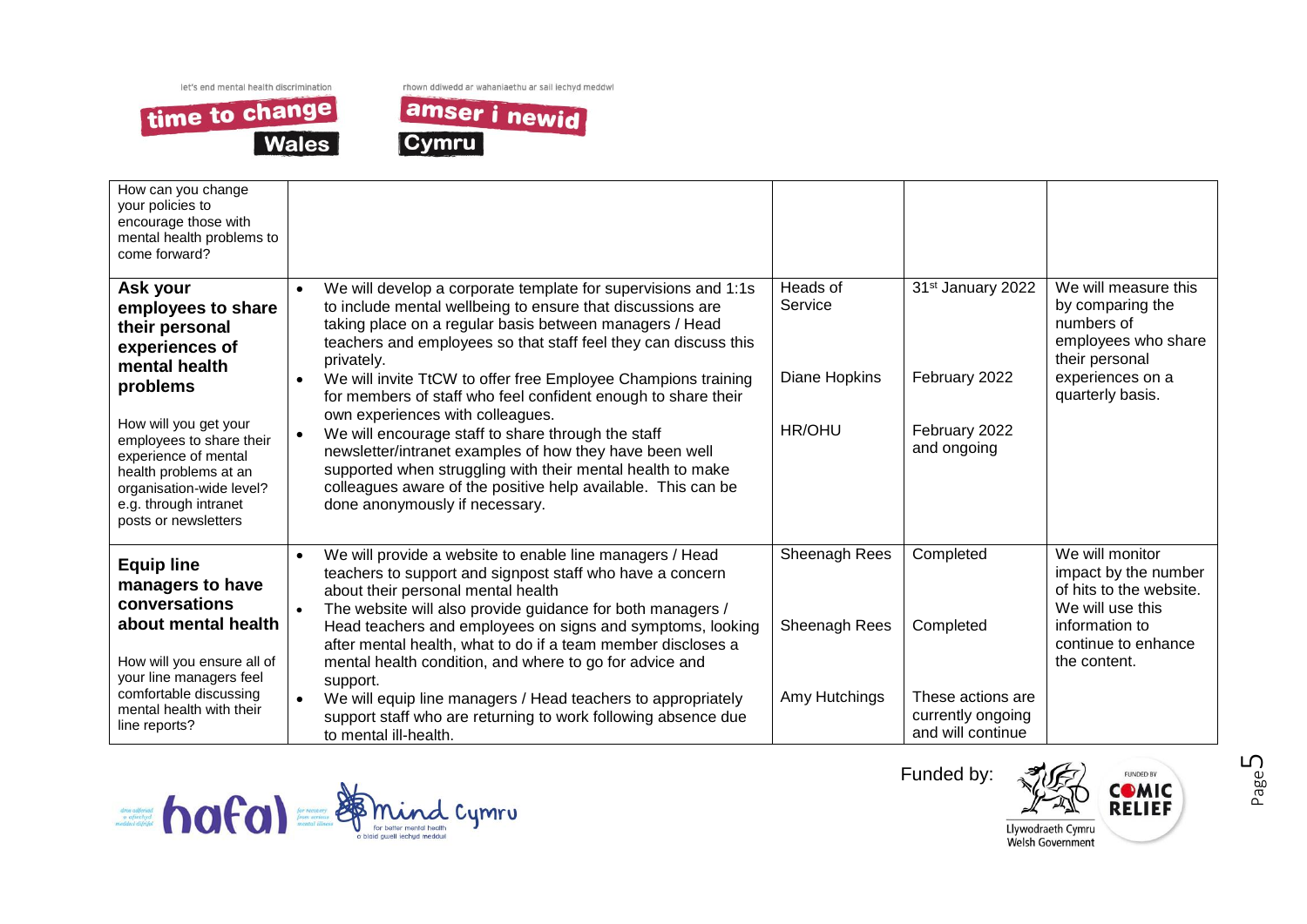time to change Wales rhown ddiwedd ar wahaniaethu ar sail iechyd meddwl



|                                                                                                                                                                                                                     | We will equip managers to support staff manage workplace<br>$\bullet$<br>stress via our Stress at Work Policy and our OHU Referral<br>Process<br>Our HR team will give advice and support to line managers /<br>$\bullet$<br>Head teachers who are supporting a member of staff<br>experiencing mental ill-health.                                                                                                                                                                                                                                                                                                                                                                                                           | OHU<br>Amy Hutchings                                                                                             | These actions are<br>currently ongoing<br>and will continue   |                                                                                                                                       |
|---------------------------------------------------------------------------------------------------------------------------------------------------------------------------------------------------------------------|------------------------------------------------------------------------------------------------------------------------------------------------------------------------------------------------------------------------------------------------------------------------------------------------------------------------------------------------------------------------------------------------------------------------------------------------------------------------------------------------------------------------------------------------------------------------------------------------------------------------------------------------------------------------------------------------------------------------------|------------------------------------------------------------------------------------------------------------------|---------------------------------------------------------------|---------------------------------------------------------------------------------------------------------------------------------------|
| <b>Provide information</b><br>about mental health<br>and signpost to<br>support services<br>How will you ensure your<br>employees have easy<br>access to information on<br>mental health and where<br>to find help? | Posters and other literature promoting mental health and<br>$\bullet$<br>wellbeing will be displayed throughout the workplace.<br>We will include information about mental health and signpost to<br>support services as part of our induction for new employees.<br>We will ensure that all line-managers / Head teachers are<br>$\bullet$<br>aware of signposting routes to relevant mental health support<br>services.<br>We are currently researching training courses on Mental Health<br>First Aid, with a view to training 2 employees per Directorate to<br>provide additional support to our employees. We will offer<br>guidance to any schools who wish to create their own Mental<br><b>Health First Aiders.</b> | Rachelle<br>McClaughlan<br><b>Cath Roberts</b><br>Amy Hutchings<br>via website<br>Lynne Doyle /<br>Amy Hutchings | Ongoing<br>Completed<br>Completed<br>Completed and<br>ongoing | If we decide to use<br><b>Mental Health First</b><br>Aiders, we will<br>measure performance<br>by the numbers of<br>employees who use |



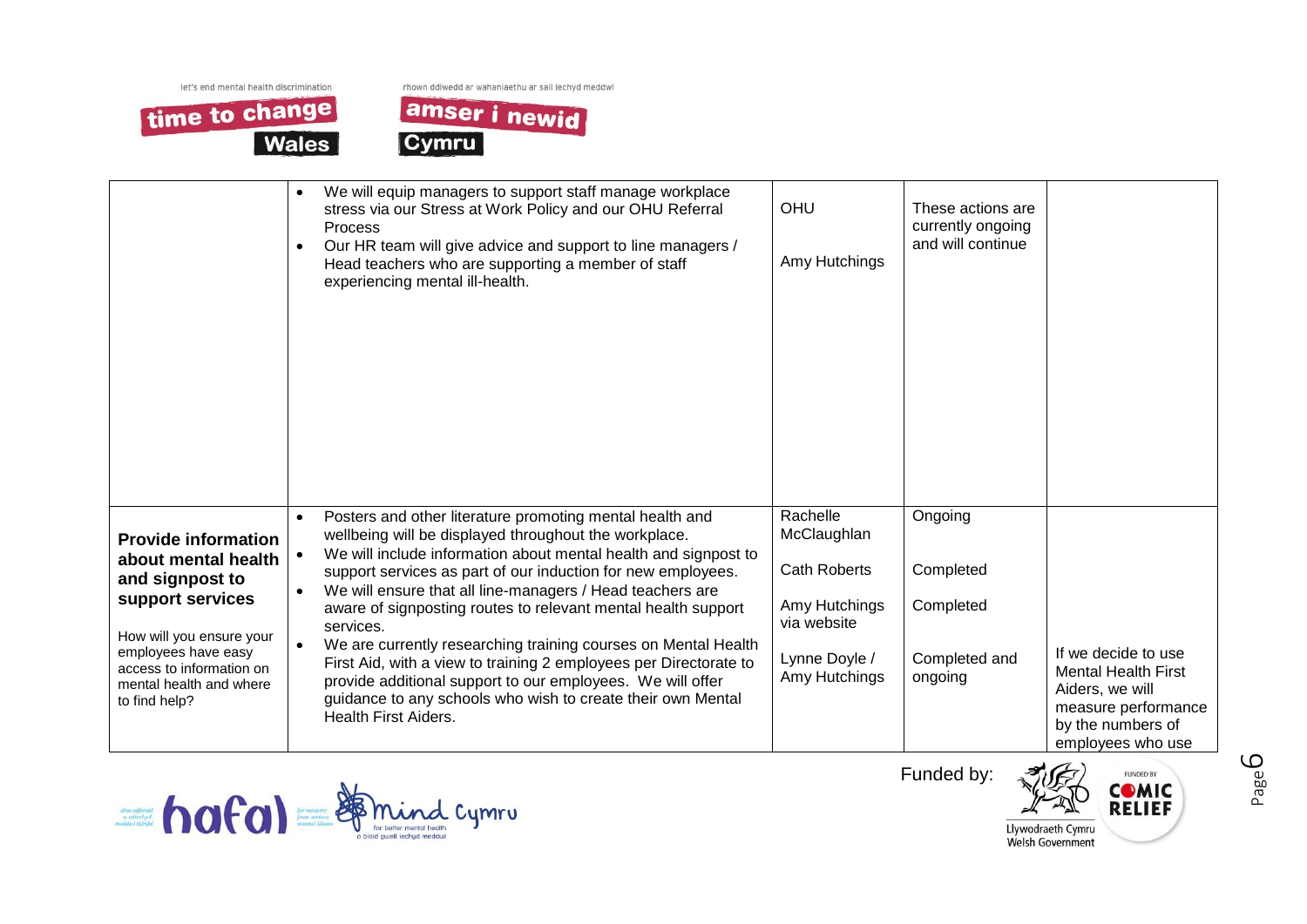

rhown ddiwedd ar wahaniaethu ar sail iechyd meddwl



|  |  | this service. We will<br>use this data to inform<br>our decision on<br>whether to increase<br>the numbers of MHFA |
|--|--|-------------------------------------------------------------------------------------------------------------------|
|  |  | we support.                                                                                                       |
|  |  |                                                                                                                   |